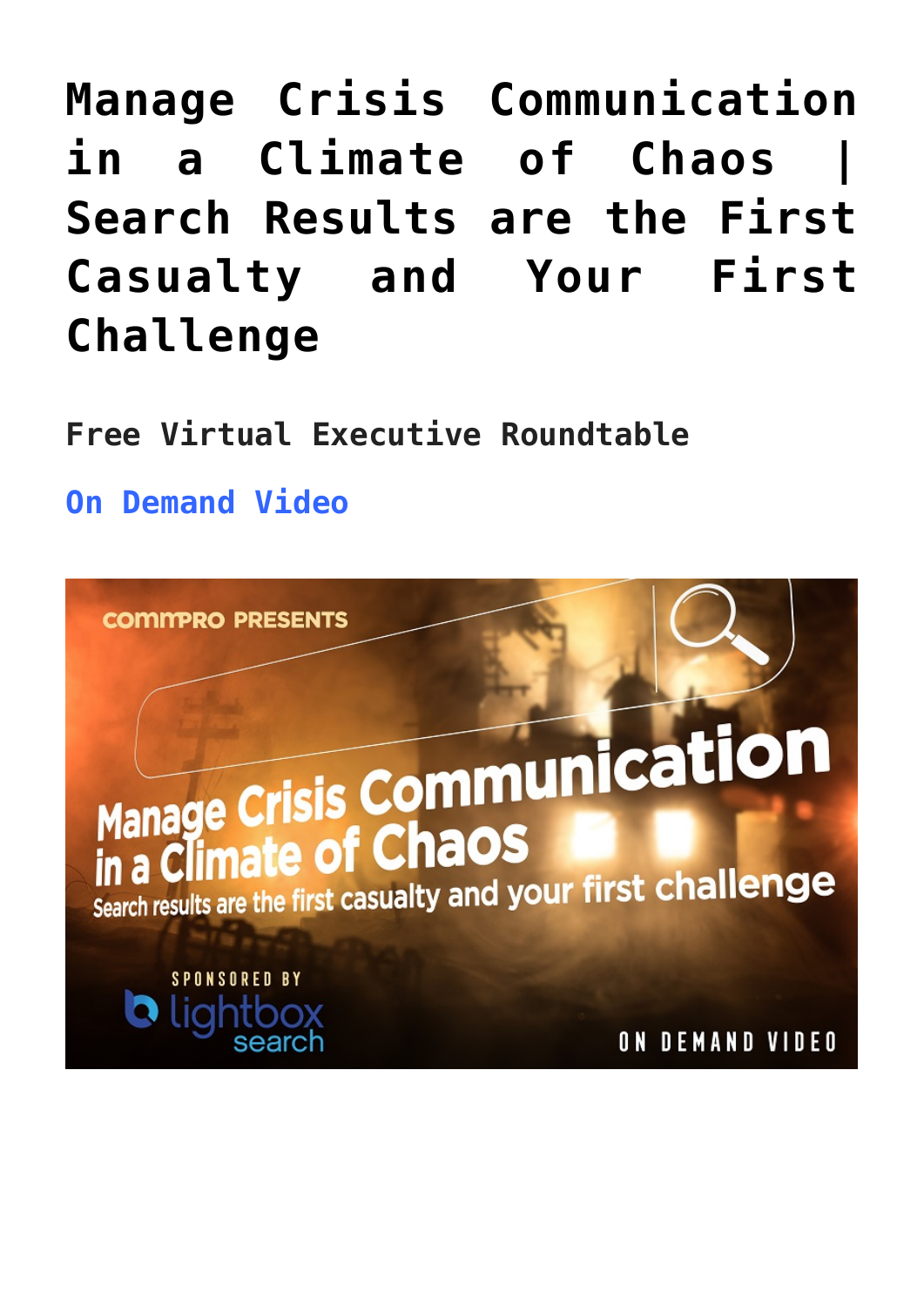# **OVERVIEW**

**CRISIS.** The word strikes fear in the hearts of executives and board rooms. It seems there's a crisis every day in 2022 and the current seismic events are not one-day wonders, but rolling, long-term landscape changes. An active volcano comes to mind.

Crisis plans – and actions – must be dynamic and fluid as never before. At 5.6 billion searches per day, Google is the gateway to every brand, business and organization. The journey your audience takes to reach your website, social media channels or news release, almost always begins with a search. Your strategy must encompass all media, yet too often, the most powerful and trusted source of news and information is overlooked. If you think you can't influence Google, you're wrong – and you can do it yourself.

While news coverage, social media sentiment and Twitter trends all remain critical for professional communicators to monitor and potentially modulate, search results top them all for immediate impact.

Professional communicators must cover all bases: news coverage, social media activity – and search results. Every conduit with the public and stakeholders is dynamic on a minute-by-minute, even second-by-second basis. Constant analysis of your search results must be a part of your crisis plan.

## **HOST**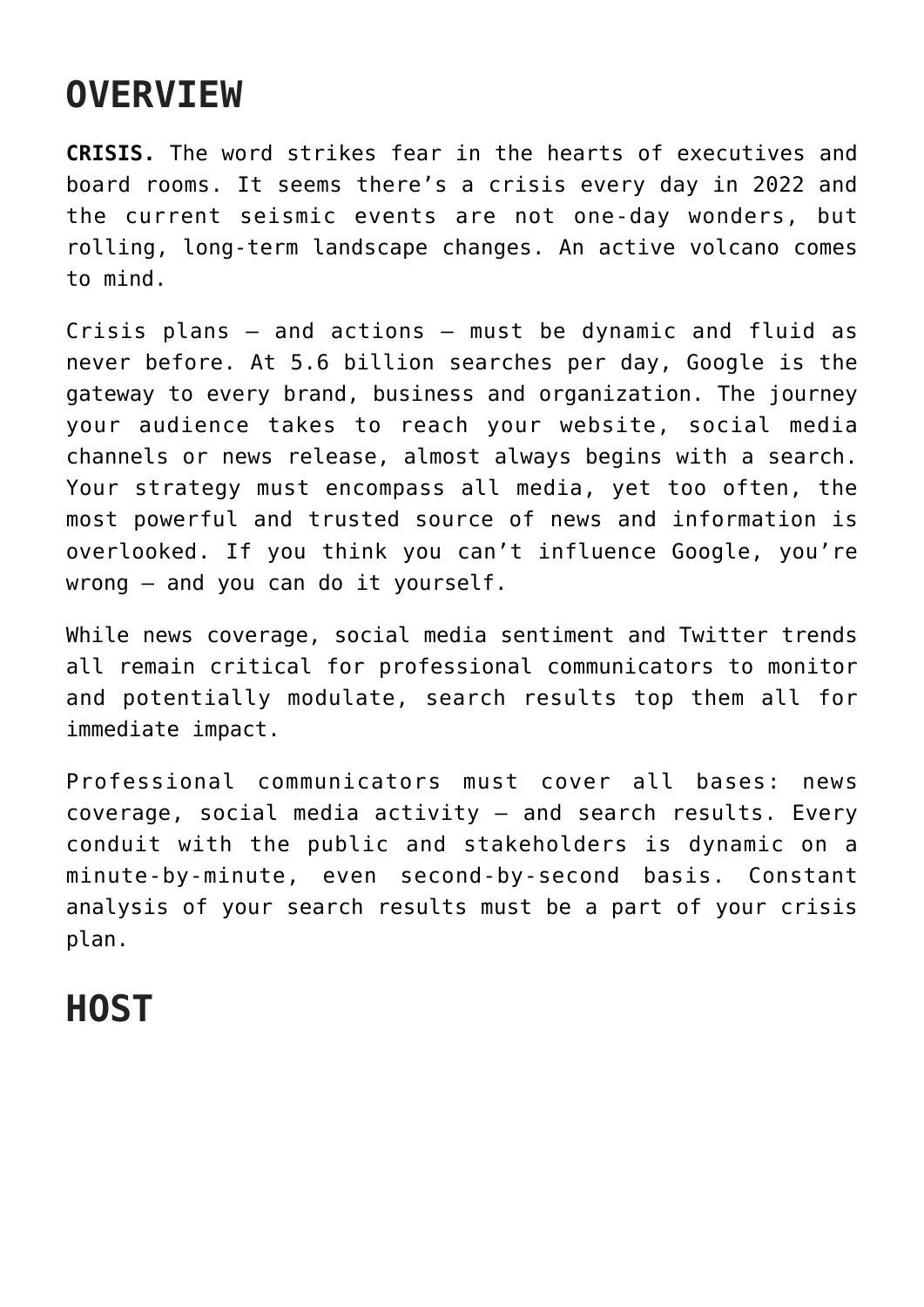**Jesse Jacobs**



#### **Chief Technology Officer, [Lightbox Search](https://lightboxsearch.com/)**

Jesse Jacobs serves as Chief Technology Officer of Lightbox Search where he drives product development. Jesse works closely with both the technical team and clients to ensure Lightbox meets evolving objectives.

During his decade with Lumentus, he has led cross-platform content creation as a creative strategist with expertise in search engine optimization (SEO), digital reputation management and brand building.

Jesse is passionate about technology and design and holds a dual Bachelor of Arts degree in Media Arts and Entertainment and Strategic Communications from Elon University.

### **GUESTS**



#### **Brandi Boatner**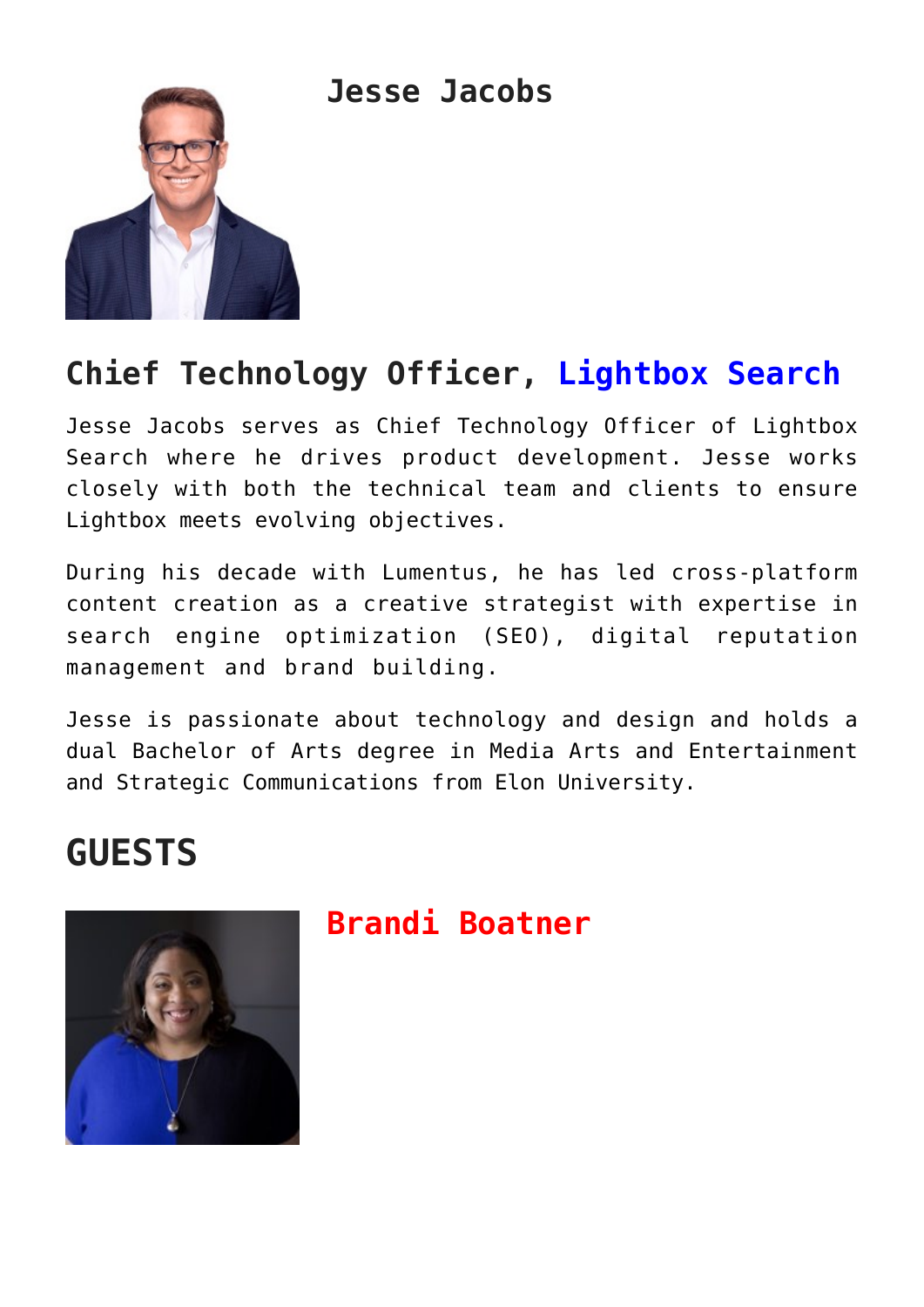#### **Manager, Digital & Advocacy Communications, [IBM](https://www.ibm.com/us-en?ar=1)**

Brandi Boatner is an award-winning digital communication, public relations, social media professional and prolific public speaker based in New York City. Currently, she is a member of IBM's social media and content experience team supporting influencer and advocacy efforts across social platforms (includes enablement and activation) both internally and externally for corporate marketing. Prior to this role, Brandi was on the internal corporate communications team supporting key initiatives for the Transformation and Culture function, including social media support for the SVP of Transformation and Culture and digital engagement for diversity and inclusion channels while also leading initiatives that drove employee advocacy through social activation.

Brandi is a true advocate for diversity and inclusion serving as a member of IBM's Diversity and Inclusion Council and also serves as the former chair and current chair of external partnerships for IBM Black Network of New York business resource group. Given her efforts around diversity in the public relations industry, she is one of more than 40 PR leaders featured in the book *Diverse Voices: Lessons in Leadership* published by the Public Relations Society of America Foundation.

Boatner is very active in the public relations industry where she holds several leadership positions within PRSA on both the local and national level. She is the Chair of the PRSA Tri-State district, immediate past chair of PRSA Technology Section Chair, and a member of the Executive Committee for the PRSA Westchester/Fairfield chapter. Additionally, she is on the Board of Directors for New York Women in Communications (NYWICI) serving as VP of Student Programming, a member of the University of South Carolina' Dean's Leadership Council, and a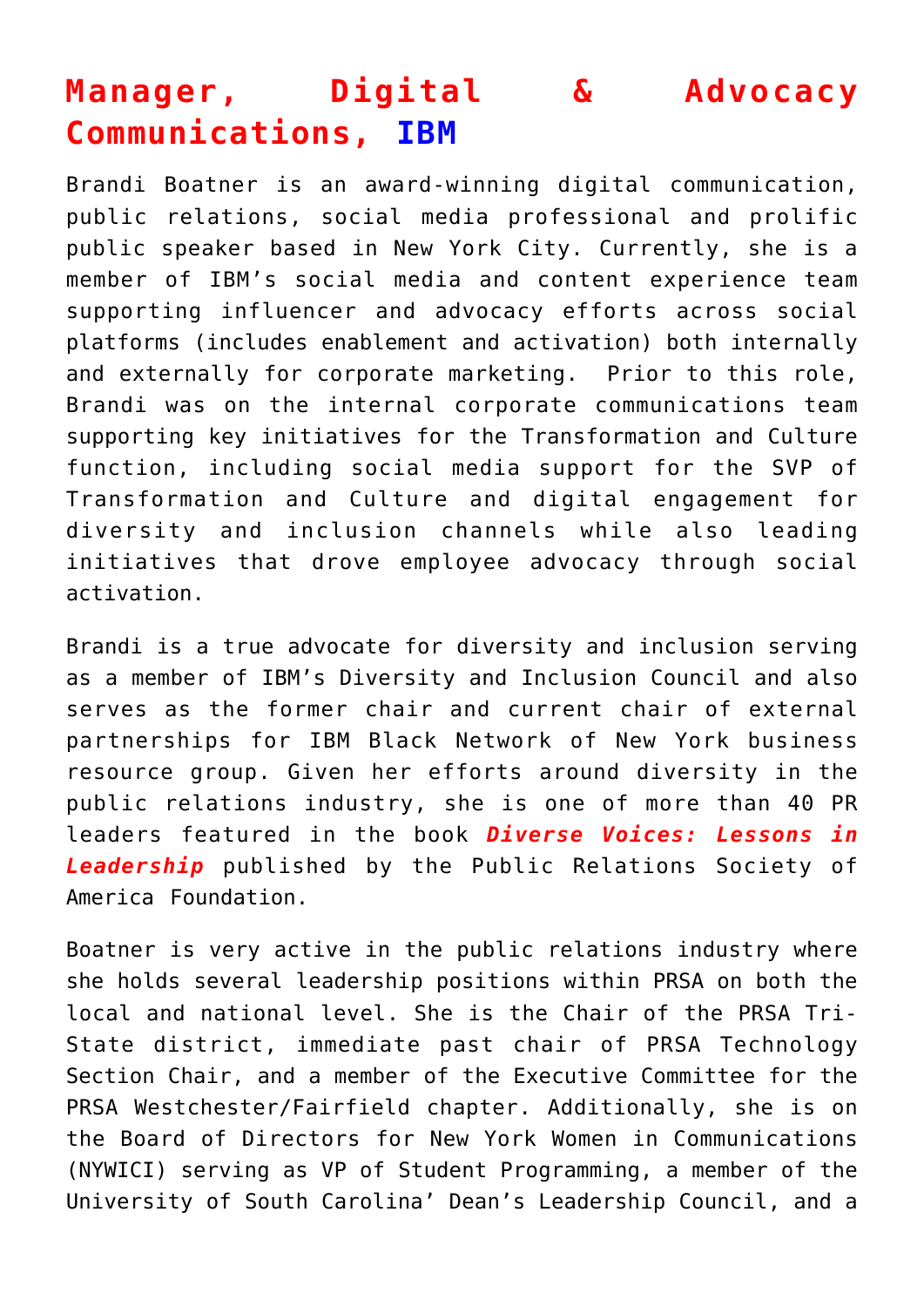member of the Advisory Board of Poster House, the first ever museum in the US dedicated exclusively to posters based in New York City.

She speaks all around the US and the world on a variety of industry and marketplace topics. She enjoys reading, music, traveling, shoe shopping, exploring Manhattan with friends and spending time with family in her hometown of New Orleans.



**Dave Fleet**

#### **Global Head of Digital Crisis, [Edelman](https://www.edelman.com/)**

Dave has been advising senior clients on reputation management and digital communications for almost two decades. As Head of Global Digital Crisis, Dave is responsible for ensuring the seamless integration of digital, data and intelligence in Edelman's global crisis offering.

Since joining Edelman in 2010, Dave has played senior roles on clients across a wide variety of clients across different sectors. Prior to this role, Dave led Edelman's Canadian Digital practice for five years, overseeing a team spanning Edelman's five Canadian offices. He also oversaw the growth of the Canadian Insights and Analytics, Paid Media, Project Management, and Influencer Marketing teams. Dave's team won a slew of awards at shows including Cannes Lions, CLIOs, CPRS, IABC and Canadian Marketing Awards.

Dave led Edelman Canada's integrated crisis response team in for a Fortune 50 manufacturer during a global crisis, spending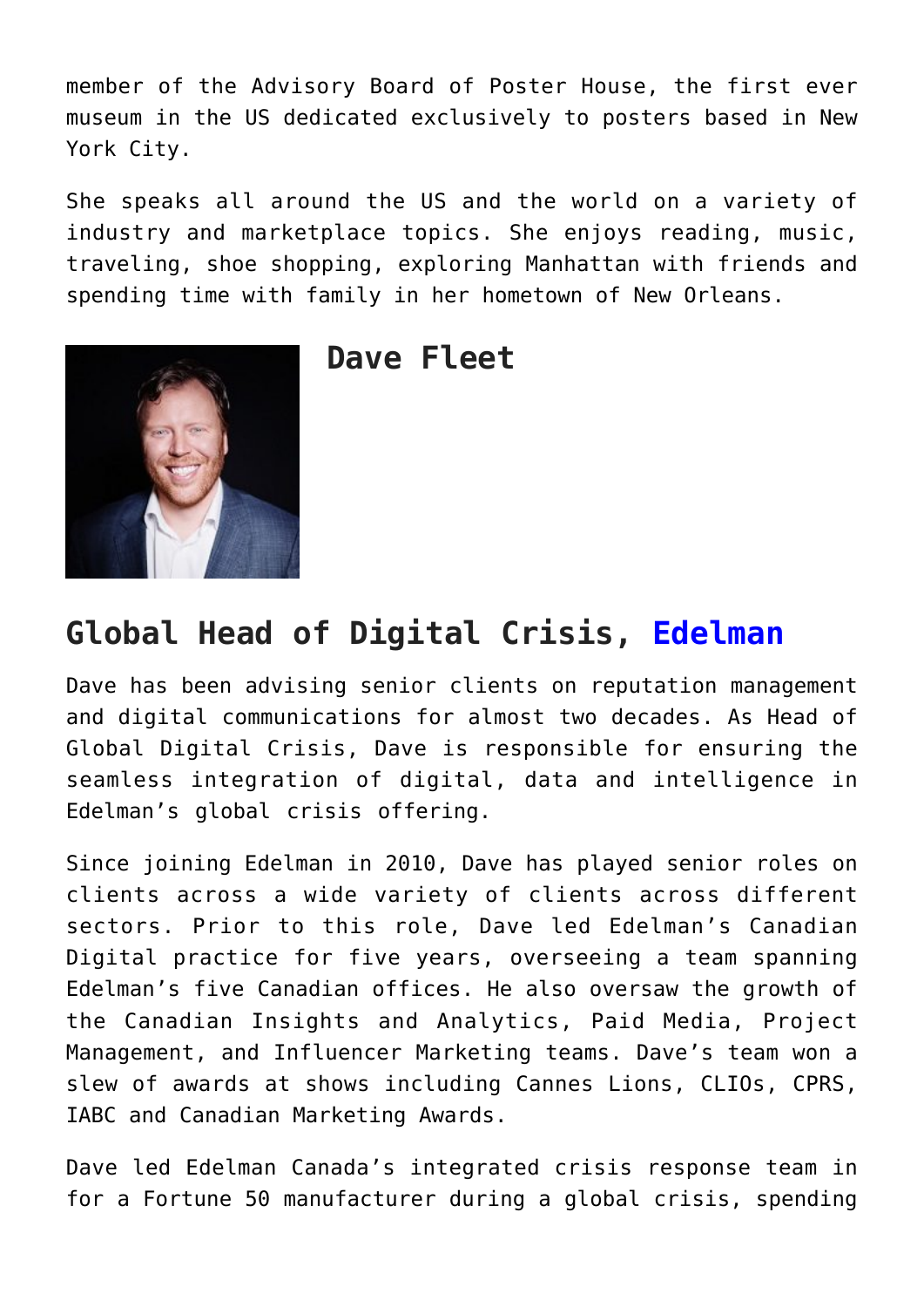almost two years as part of the client's executive board overseeing the crisis response and working directly with the C-suite.

Dave sits on the Program Advisory Committee for post-graduate marketing courses at Seneca College. He is also a mentor for the BANFF Spark Marketing Accelerator for Women in the Business of Media.

Dave graduated from the University of Bath with an honours degree in business administration.



**Eliot Hoff**

#### **Executive Director, Global Crisis Management, [APCO Worldwide](https://apcoworldwide.com/)**

Eliot Hoff, executive director, is a recognized expert in crisis management and preparedness. He works with his clients on their most challenging issues and has experience in all industries. Mr. Hoff has specific expertise in product recalls and has managed some of the largest and most complex recalls in the food and consumer products sector.

Prior to joining APCO, Mr. Hoff was a vice president in Ruder Finn's corporate reputation practice, also focusing on crisis management. Before Ruder Finn, he was the director of Connors Communications, a boutique technology public relations agency, where he helped to expand the agency's offerings to include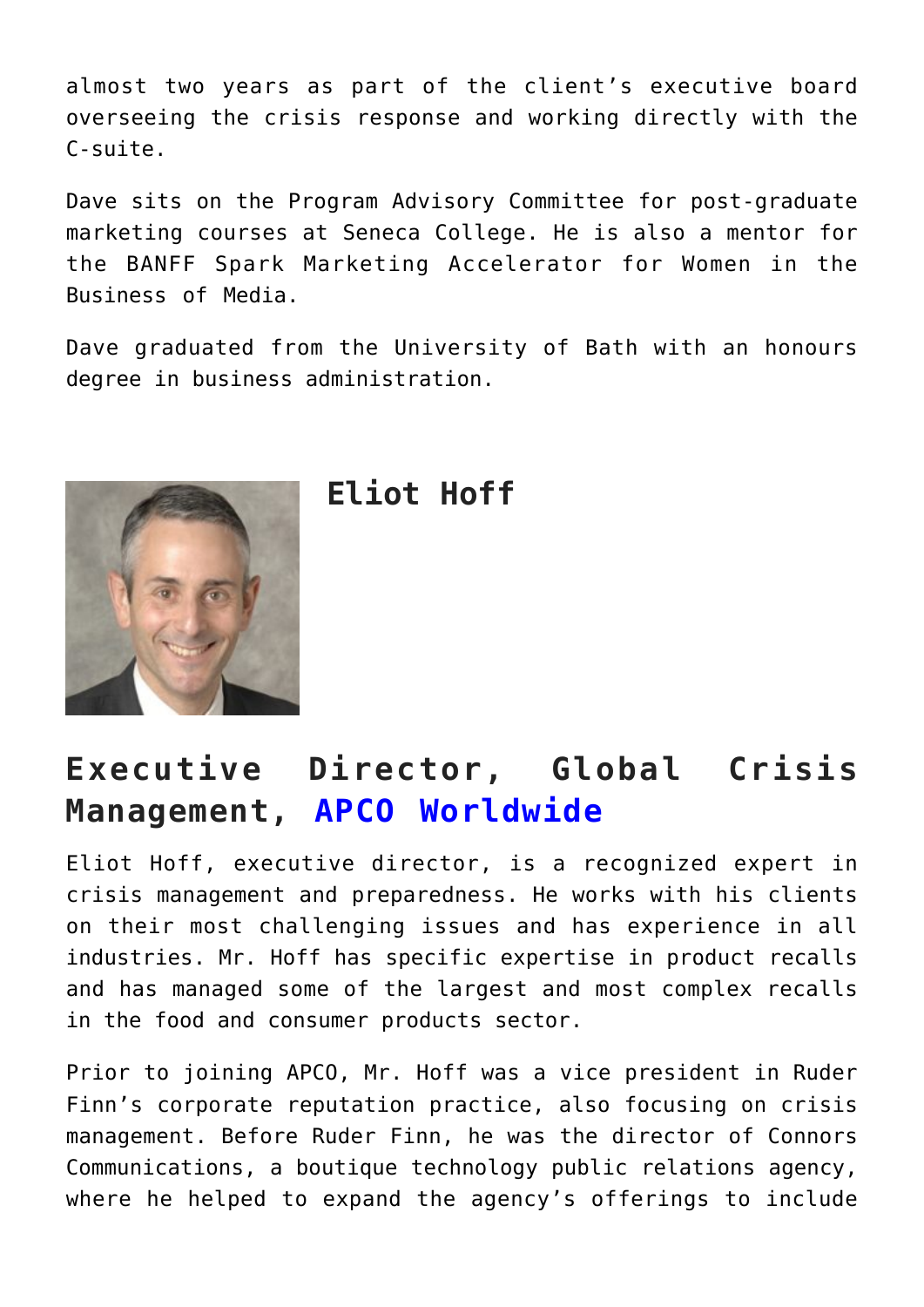crisis and litigation communication, corporate reputation and financial communication. At Connors, he launched several companies in the technology sector, including Vonage and Schema Ltd. Mr. Hoff went to Connors from Hill and Knowlton, where he was part of the litigation group of the corporate practice.

Mr. Hoff is an attorney who began his career as associate director at the Anti-Defamation League (ADL), where he implemented and expanded media relations and grassroots community outreach program in the New York region and served as spokesperson in the national and local media.

Mr. Hoff holds a law degree from the George Washington University National Law Center and a Bachelor of Arts from Binghamton University.



**Richard S. Levick, Esq.**

#### **Chairman & CEO, [LEVICK](https://levick.com/)**

Richard Levick, Esq. is Chairman & CEO of LEVICK, representing countries and companies in the highest-stakes global communications matters – the Venezuelan crisis; Qatar; the Chinese trade war; the Gulf oil spill; Guantanamo Bay, the Catholic Church and many others.

He and his firm have represented more than 300 of the world's largest law firms, hundreds of companies and over 30 countries, providing heads of state with intelligence, access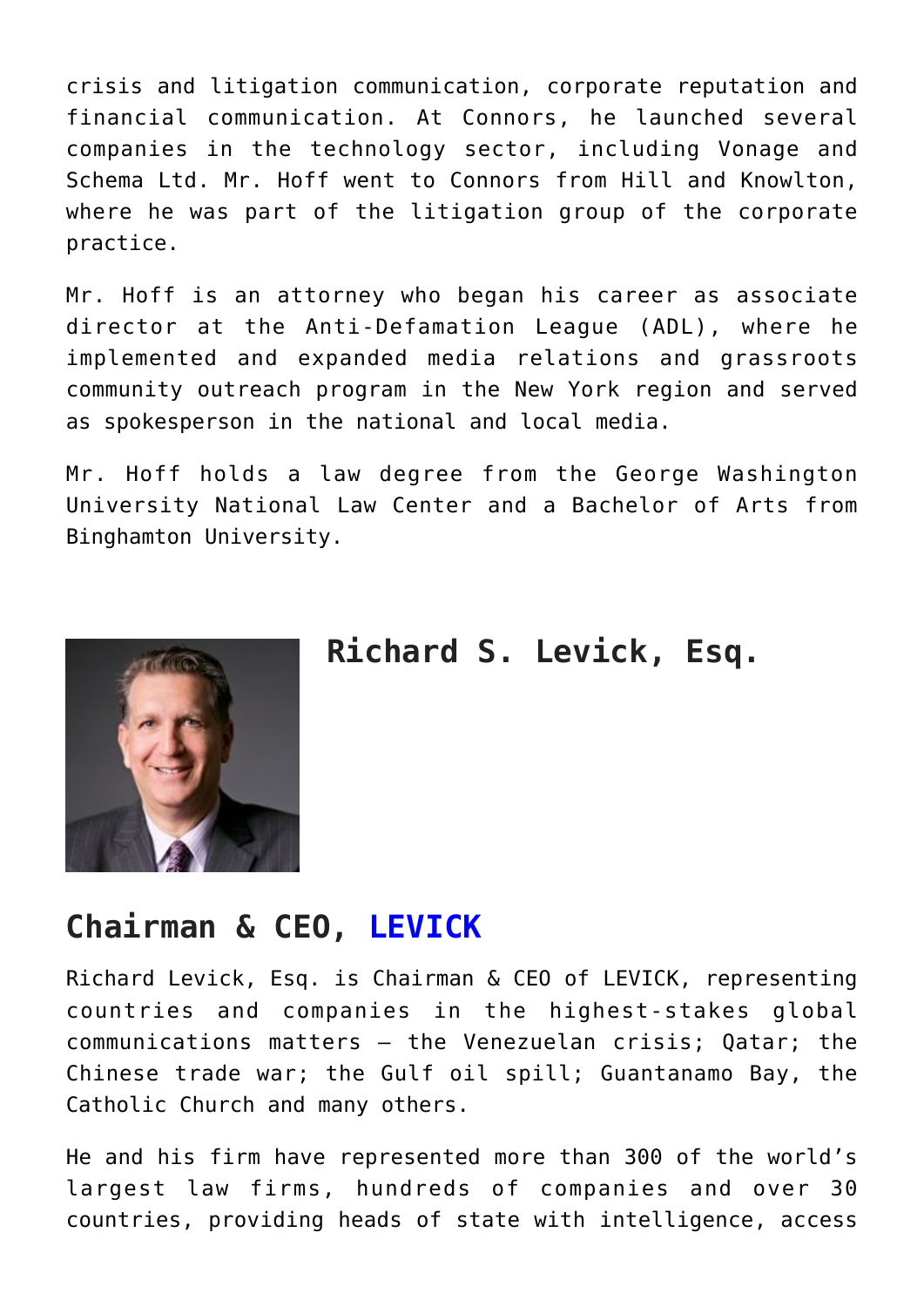and insight into Washington. Mr. Levick and his team provide the communications "air cover" for CEOs, boards, lawyers and lobbyists to maximize efficiency, solve conflicts and reemerge stronger and better positioned.

Mr. Levick has been honored multiple times on the prestigious list of "The 100 Most Influential People in the Boardroom" and has been named to multiple professional Halls of Fame for lifetime achievement. He is the co-author of four books and is a regular commentator on television and in print. Mr. Levick provides keynote speeches all over the world and has lectured at Harvard, Stanford, West Point, the U.S. Army War College and Georgetown Law, among many others. He is the former Director of the American University School of Public Affairs Leadership Program and teaches at Fordham Law School.

Richard hosts multiple podcasts, including programs for the Corporate Counsel Business Journal; In House Community for Asia-MENA counsel; Foreign Lobby Report; Clark Atlanta University (an HBCU); and From Garage to Global for emerging tech companies. He sits on the board of TRACKtech, an emerging company; Children's Cancer Therapy Development Institute; The Snider Center at the Smith School of Business at the University of Maryland; the University of Georgia Crisis Communication Coalition and is an Executive Affiliate of the Wake Forest Center for the Study of Capitalism.



#### **Ann Walker Marchant**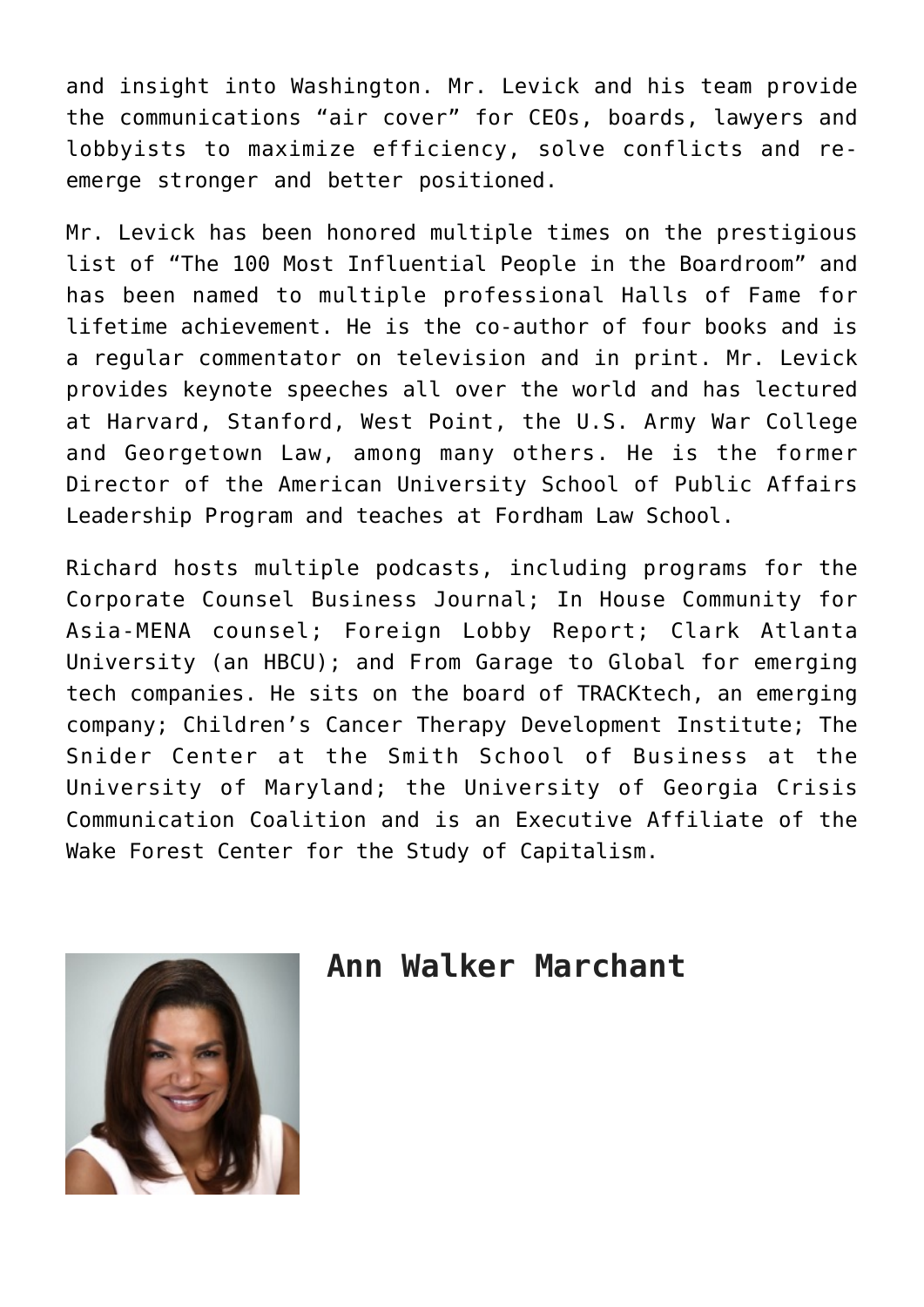#### **CEO, [The Walker Marchant Group](https://walkermarchant.com/)**

Ann is CEO of the Walker Marchant Group (WMG), a strategic public relations and public affairs firm specializing in corporate communications, crisis communications, media relations and global issues management. An experienced strategist, Ann has created campaigns that influence public opinion, impact public policy and change outcomes, mindsets and actions. Known for her skills in crisis management and stakeholder activation, she directs a team of experts and specialists experienced in politics, government affairs, corporate affairs and media. Ann has helped political candidates, global corporations and organizations align business goals, messaging and value propositions to promote greater awareness, engagement, activation and mobilization.

Formerly, Ann worked for President Clinton in the White House as Special Assistant to the President for Communications Research and Special Projects.

She is a trustee for The George Washington University, a board member for the National Endowment for the Humanities Trust, co-chair of Knock Out Abuse and serves on the editorial committee for the Women's Forum for the Global Economy & Society and the CEO Global Champions Roundtable.

Ann is mother to one daughter and one golden doodle. She lives in Washington, DC but mostly on airplanes.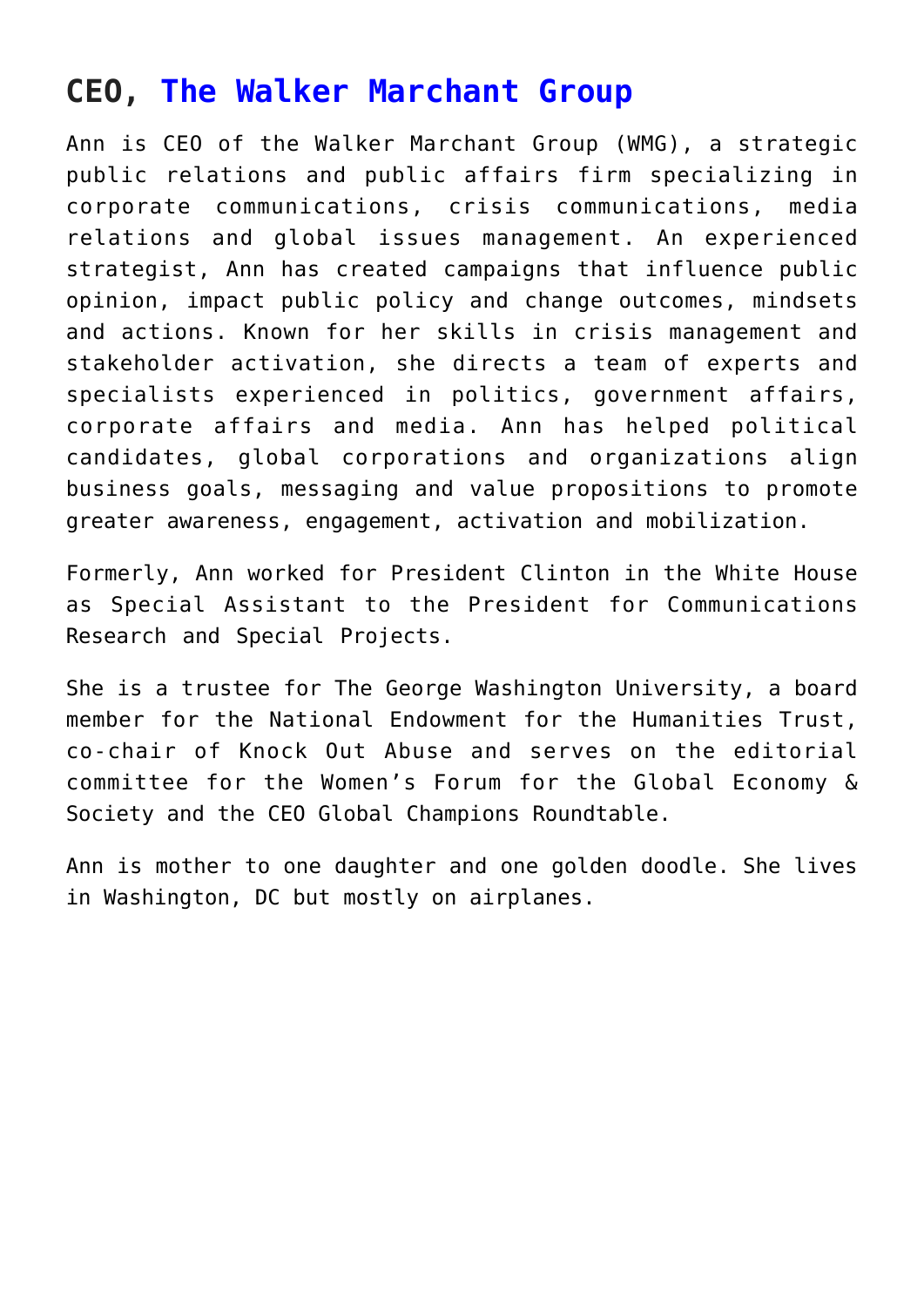**Dan Simon**



#### **CEO, [Vested](https://fullyvested.com/)**

Dan is a writer and senior communications specialist with 20 years' experience in PR, Marketing & Advertising. Dan has led campaigns for some of the biggest global brands, including Bloomberg LP, Morgan Stanley and Citigroup. Dan is a regular columnist for Forbes, Markets Media and CoinTelegraph and he co-chairs the Museum of American Finance Communications Advisory Board. His book, The Money Hacker (HarperCollins 2020) was named best Small Business Book by the Axiom Awards.



**Carreen Winters**

#### **EVP, Corporate Reputation & Chief Strategy Officer, [MikeWorldWide \(MWW\)](https://www.mww.com/)**

Carreen leads MikeWorldWide's reputation practice, covering all aspects of corporate reputation including executive